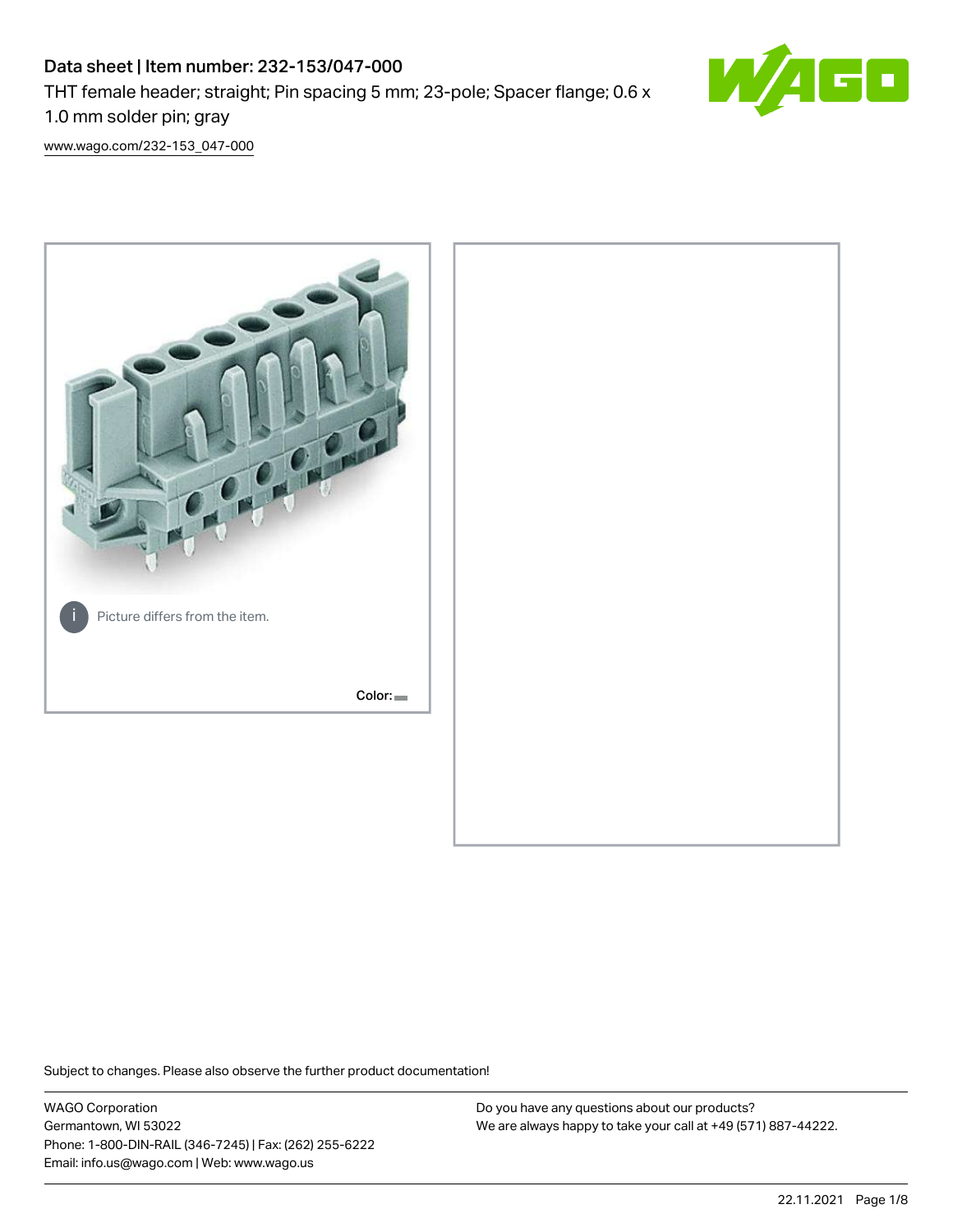



L = pole no. x pin spacing

 $L_1 = L + 3$  mm

 $L_2 = L + 8.8$  mm

 $L_3 = L + 14.8$  mm

2- to 3-pole female connectors – one latch only

# Item description

**Horizontal or vertical PCB mounting via straight or angled solder pins** 

Subject to changes. Please also observe the further product documentation! For board-to-board and board-to-wire connections

WAGO Corporation Germantown, WI 53022 Phone: 1-800-DIN-RAIL (346-7245) | Fax: (262) 255-6222 Email: info.us@wago.com | Web: www.wago.us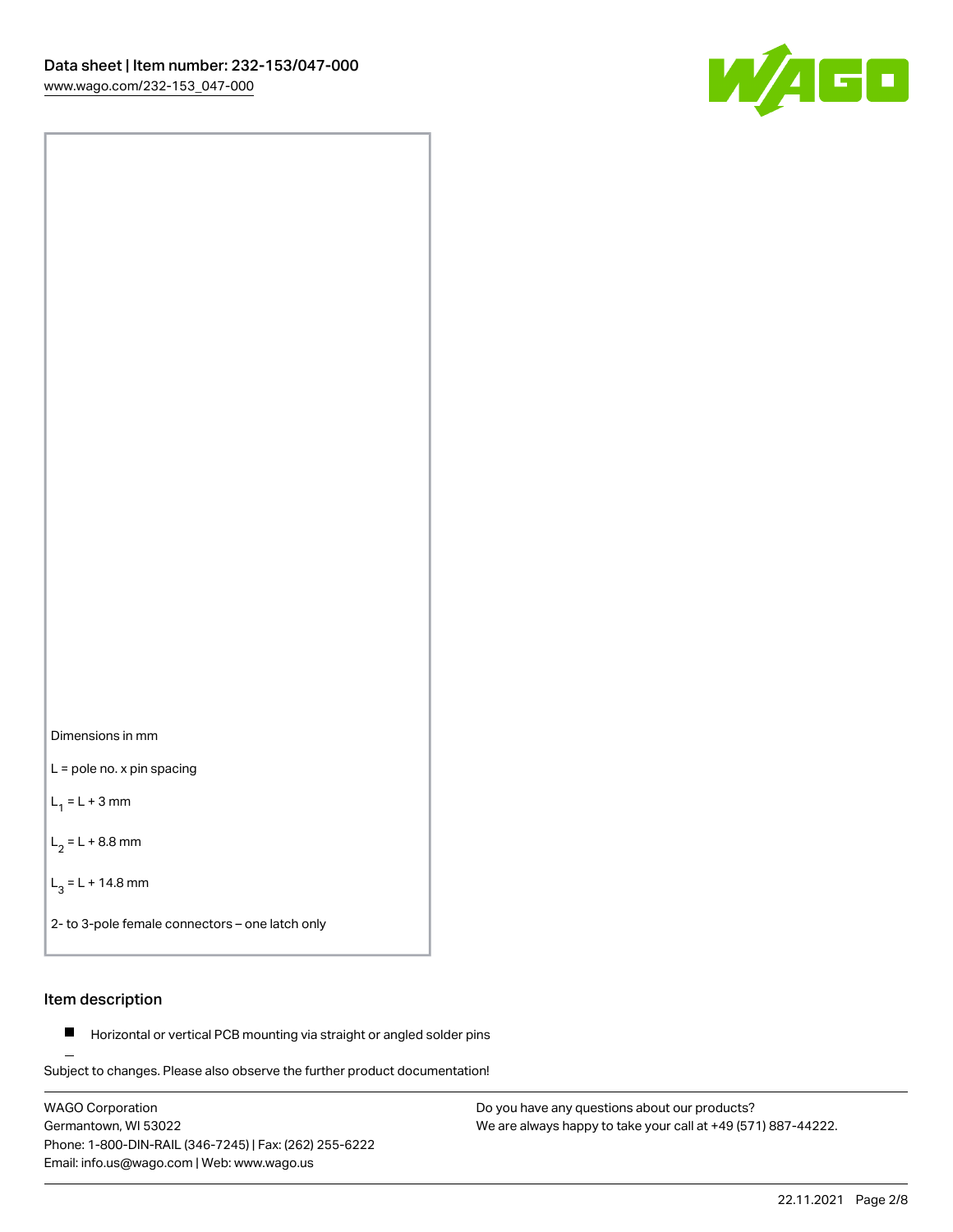

- For board-to-board and board-to-wire connections
- $\blacksquare$ Touch-proof PCB outputs
- $\blacksquare$ Easy-to-identify PCB inputs and outputs
- $\blacksquare$ With coding fingers

# Data **Notes**

| Safety information 1 | The <i>MCS – MULTI CONNECTION SYSTEM</i> includes connectors<br>without breaking capacity in accordance with DIN EN 61984. When<br>used as intended, these connectors must not be connected<br>/disconnected when live or under load. The circuit design should<br>ensure header pins, which can be touched, are not live when<br>unmated. |
|----------------------|--------------------------------------------------------------------------------------------------------------------------------------------------------------------------------------------------------------------------------------------------------------------------------------------------------------------------------------------|
| Variants:            | Other pole numbers<br>3.8 mm pin projection for male headers with straight solder pins<br>Gold-plated or partially gold-plated contact surfaces<br>Other versions (or variants) can be requested from WAGO Sales or<br>configured at https://configurator.wago.com/                                                                        |

# Electrical data

# IEC Approvals

| Ratings per                 | IEC/EN 60664-1                                                        |
|-----------------------------|-----------------------------------------------------------------------|
| Rated voltage (III / 3)     | 320 V                                                                 |
| Rated surge voltage (III/3) | 4 <sub>k</sub> V                                                      |
| Rated voltage (III/2)       | 320 V                                                                 |
| Rated surge voltage (III/2) | 4 <sub>k</sub> V                                                      |
| Nominal voltage (II/2)      | 630 V                                                                 |
| Rated surge voltage (II/2)  | 4 <sub>kV</sub>                                                       |
| Rated current               | 12A                                                                   |
| Legend (ratings)            | $(III / 2)$ $\triangle$ Overvoltage category III / Pollution degree 2 |

# UL Approvals

| Approvals per                  | UL 1059 |
|--------------------------------|---------|
| Rated voltage UL (Use Group B) | 300 V   |
| Rated current UL (Use Group B) | 15 A    |
| Rated voltage UL (Use Group D) | 300 V   |
| Rated current UL (Use Group D) | 10 A    |

Subject to changes. Please also observe the further product documentation!

| <b>WAGO Corporation</b>                                | Do you have any questions about our products?                 |
|--------------------------------------------------------|---------------------------------------------------------------|
| Germantown, WI 53022                                   | We are always happy to take your call at +49 (571) 887-44222. |
| Phone: 1-800-DIN-RAIL (346-7245)   Fax: (262) 255-6222 |                                                               |
| Email: info.us@wago.com   Web: www.wago.us             |                                                               |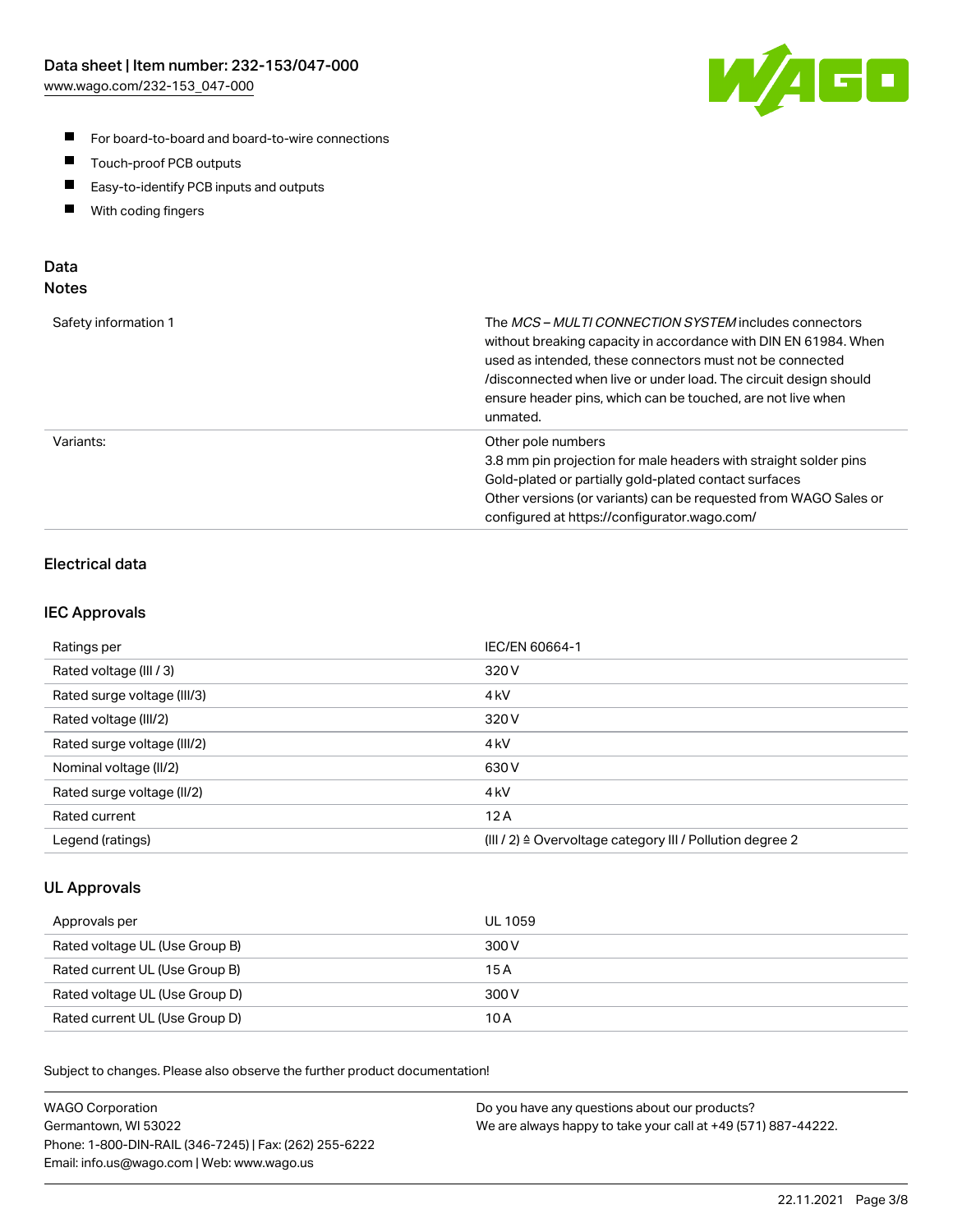

# Ratings per UL

| Rated voltage UL 1977 | 600   |
|-----------------------|-------|
| Rated current UL 1977 | . O F |

# CSA Approvals

| Approvals per                   | CSA   |
|---------------------------------|-------|
| Rated voltage CSA (Use Group B) | 300 V |
| Rated current CSA (Use Group B) | 15 A  |
| Rated voltage CSA (Use Group D) | 300 V |
| Rated current CSA (Use Group D) | 10 A  |

### Connection data

| Total number of potentials |  |
|----------------------------|--|
| Number of connection types |  |
| Number of levels           |  |

### Connection 1

| Number of poles | ົ |  |
|-----------------|---|--|
|                 | ້ |  |

# Physical data

| Pin spacing                          | 5 mm / 0.197 inch     |
|--------------------------------------|-----------------------|
| Width                                | 129.8 mm / 5.11 inch  |
| Height                               | 23.25 mm / 0.915 inch |
| Height from the surface              | 18.25 mm / 0.719 inch |
| Depth                                | 11.6 mm / 0.457 inch  |
| Solder pin length                    | 5 <sub>mm</sub>       |
| Solder pin dimensions                | $0.6 \times 1$ mm     |
| Drilled hole diameter with tolerance | $1.3$ $(+0.1)$ mm     |

# Mechanical data

| Mounting type | Mounting flange             |
|---------------|-----------------------------|
| Mounting type | Flush feed-through mounting |
|               | Panel mounting              |

Subject to changes. Please also observe the further product documentation!

| <b>WAGO Corporation</b>                                | Do you have any questions about our products?                 |
|--------------------------------------------------------|---------------------------------------------------------------|
| Germantown, WI 53022                                   | We are always happy to take your call at +49 (571) 887-44222. |
| Phone: 1-800-DIN-RAIL (346-7245)   Fax: (262) 255-6222 |                                                               |
| Email: info.us@wago.com   Web: www.wago.us             |                                                               |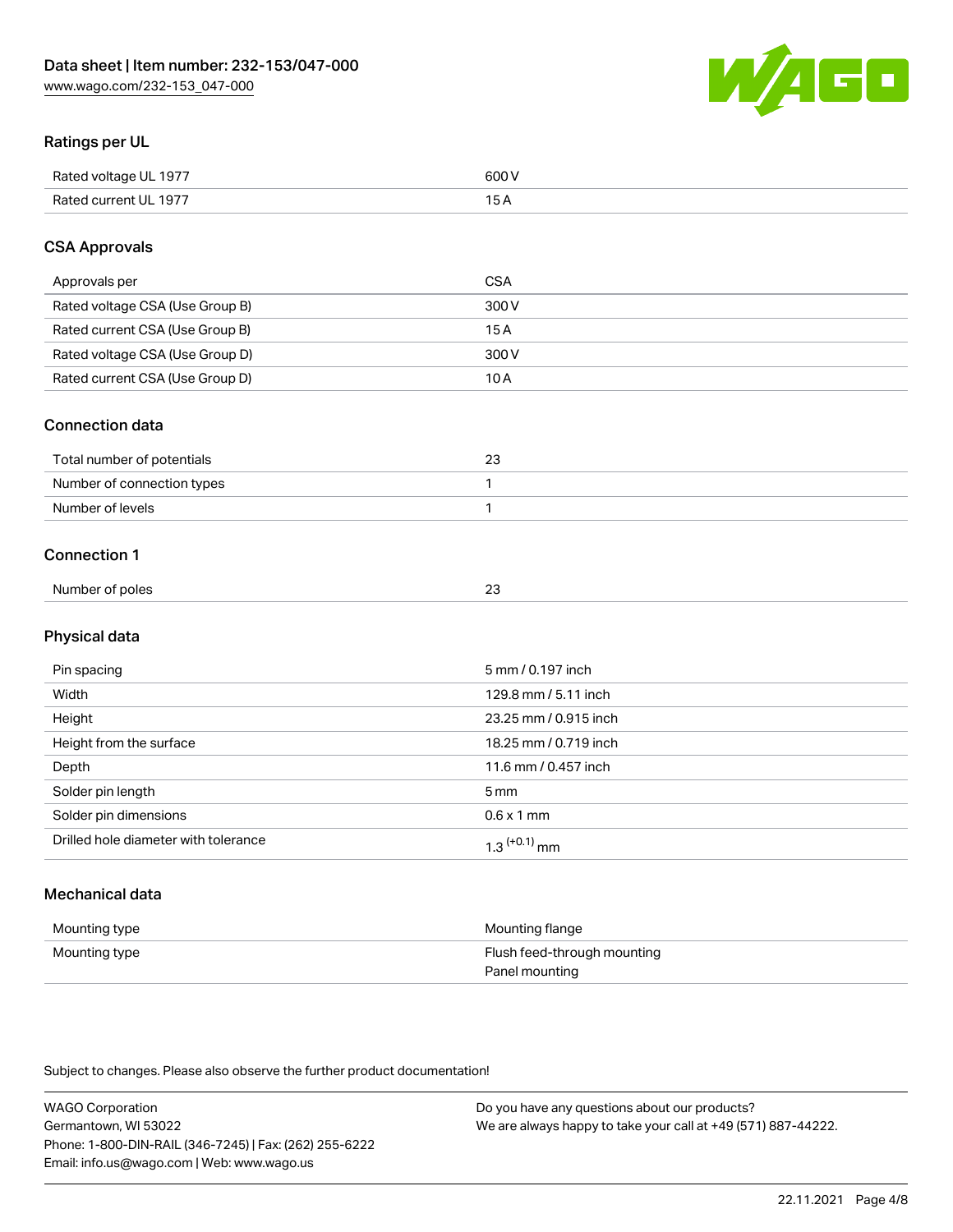

# Plug-in connection

| Contact type (pluggable connector) | Female header |
|------------------------------------|---------------|
| Connector (connection type)        | for PCB       |
| Mismating protection               | No            |
| Mating direction to the PCB        | 90°           |

# PCB contact

| PCB Contact                         | THT                                        |
|-------------------------------------|--------------------------------------------|
| Solder pin arrangement              | over the entire female connector (in-line) |
| Number of solder pins per potential |                                            |

#### Material data

| Color                       | gray             |
|-----------------------------|------------------|
| Material group              |                  |
| Insulation material         | Polyamide (PA66) |
| Flammability class per UL94 | V <sub>0</sub>   |
| Contact material            | Copper alloy     |
| Contact plating             | tin-plated       |
| Fire load                   | 0.398 MJ         |
| Weight                      | 22.1 g           |

# Environmental requirements

| Limit temperature range | $-60+85 °C$ |
|-------------------------|-------------|
|-------------------------|-------------|

### Commercial data

| PU (SPU)              | 10 Stück      |
|-----------------------|---------------|
| Packaging type        | box           |
| Country of origin     | DE            |
| <b>GTIN</b>           | 4050821637790 |
| Customs tariff number | 85366990990   |

# Approvals / Certificates

#### Country specific Approvals

|      |          |                          | ∩ertificate |
|------|----------|--------------------------|-------------|
| Logo | Approval | Additional Approval Text | name        |
|      |          |                          |             |

Subject to changes. Please also observe the further product documentation!

| <b>WAGO Corporation</b>                                | Do you have any questions about our products?                 |
|--------------------------------------------------------|---------------------------------------------------------------|
| Germantown, WI 53022                                   | We are always happy to take your call at +49 (571) 887-44222. |
| Phone: 1-800-DIN-RAIL (346-7245)   Fax: (262) 255-6222 |                                                               |
| Email: info.us@wago.com   Web: www.wago.us             |                                                               |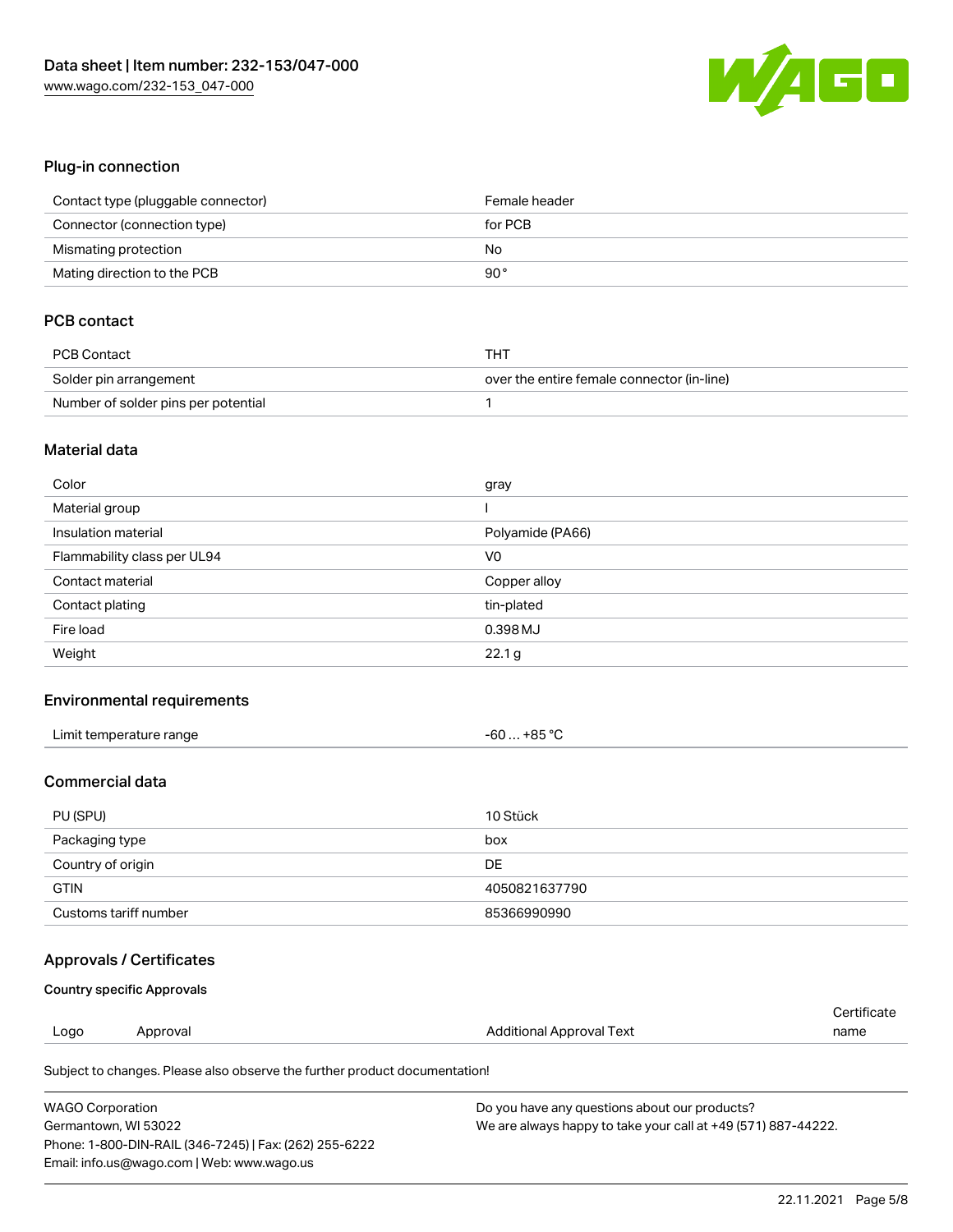



**CSA** DEKRA Certification B.V.

C22.2 1466354

#### Ship Approvals

| Logo                     | Approval                                    | <b>Additional Approval Text</b> | Certificate<br>name                 |
|--------------------------|---------------------------------------------|---------------------------------|-------------------------------------|
| ABS.                     | <b>ABS</b><br>American Bureau of Shipping   | $\overline{\phantom{0}}$        | $19 -$<br>HG15869876-<br><b>PDA</b> |
| <b>BUREAU</b><br>VERITAS | BV<br>Bureau Veritas S.A.                   | <b>IEC 60998</b>                | 11915/D0 BV                         |
| <b>UL-Approvals</b>      |                                             |                                 |                                     |
| Logo                     | Approval                                    | <b>Additional Approval Text</b> | Certificate<br>name                 |
|                          | UL<br>Underwriters Laboratories Inc.        | UL 1059                         | E45172                              |
|                          | <b>UR</b><br>Underwriters Laboratories Inc. | <b>UL 1977</b>                  | E45171                              |

# **Counterpart**



Item no.231-623 Male connector; 23-pole; Pin spacing 5 mm; gray [www.wago.com/231-623](https://www.wago.com/231-623)

### Optional accessories

Testing accessories

Testing accessories



Item no.: 231-661 Test plugs for female connectors; for 5 mm and 5.08 mm pin spacing; 2,50 mm²; light gray [www.wago.com/231-661](http://www.wago.com/231-661)

.<br>Subject to changes. Please also observe the further product documentation!

WAGO Corporation Germantown, WI 53022 Phone: 1-800-DIN-RAIL (346-7245) | Fax: (262) 255-6222 Email: info.us@wago.com | Web: www.wago.us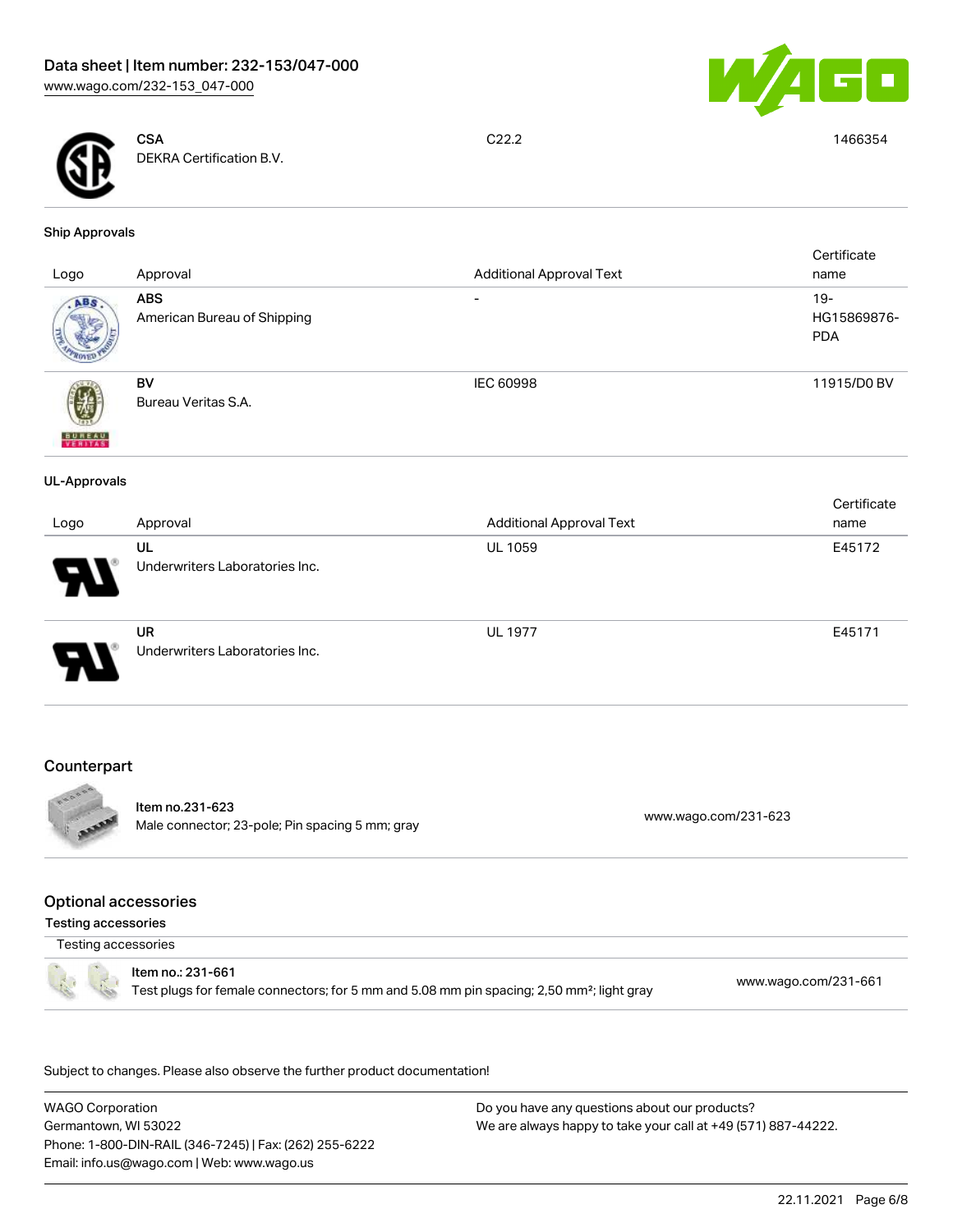# **Downloads** Documentation



| <b>Additional Information</b>                                                                                                                                          |            |               |          |
|------------------------------------------------------------------------------------------------------------------------------------------------------------------------|------------|---------------|----------|
| Technical explanations                                                                                                                                                 | 2019 Apr 3 | pdf<br>2.0 MB | Download |
| <b>CAD files</b>                                                                                                                                                       |            |               |          |
| CAD data                                                                                                                                                               |            |               |          |
| 2D/3D Models 232-153/047-000                                                                                                                                           |            | <b>URL</b>    | Download |
| <b>PCB Design</b>                                                                                                                                                      |            |               |          |
| Symbol and Footprint 232-153/047-000                                                                                                                                   |            | <b>URL</b>    | Download |
| CAx data for your PCB design, consisting of "schematic symbols and PCB footprints",<br>allow easy integration of the WAGO component into your development environment. |            |               |          |
| Supported formats:                                                                                                                                                     |            |               |          |
| ш<br>Accel EDA 14 & 15                                                                                                                                                 |            |               |          |
| ш<br>Altium 6 to current version                                                                                                                                       |            |               |          |
| П<br>Cadence Allegro                                                                                                                                                   |            |               |          |
| ш<br>DesignSpark                                                                                                                                                       |            |               |          |
| ш<br>Eagle Libraries                                                                                                                                                   |            |               |          |
| ш<br>KiCad                                                                                                                                                             |            |               |          |
| Ц<br>Mentor Graphics BoardStation                                                                                                                                      |            |               |          |
| ш<br>Mentor Graphics Design Architect                                                                                                                                  |            |               |          |
| П<br>Mentor Graphics Design Expedition 99 and 2000                                                                                                                     |            |               |          |
| ш<br>OrCAD 9.X PCB and Capture                                                                                                                                         |            |               |          |
| Ш<br>PADS PowerPCB 3, 3.5, 4.X, and 5.X                                                                                                                                |            |               |          |
| ш<br>PADS PowerPCB and PowerLogic 3.0                                                                                                                                  |            |               |          |
| ш<br>PCAD 2000, 2001, 2002, 2004, and 2006                                                                                                                             |            |               |          |
| H<br>Pulsonix 8.5 or newer                                                                                                                                             |            |               |          |
|                                                                                                                                                                        |            |               |          |
|                                                                                                                                                                        |            |               |          |
|                                                                                                                                                                        |            |               |          |
|                                                                                                                                                                        |            |               |          |
|                                                                                                                                                                        |            |               |          |
|                                                                                                                                                                        |            |               |          |
| <b>STL</b><br>3D STEP<br>ш<br>TARGET 3001!<br>View Logic ViewDraw<br>П<br>Quadcept<br>ш<br>Zuken CadStar 3 and 4                                                       |            |               |          |

Subject to changes. Please also observe the further product documentation!

WAGO Corporation Germantown, WI 53022 Phone: 1-800-DIN-RAIL (346-7245) | Fax: (262) 255-6222 Email: info.us@wago.com | Web: www.wago.us